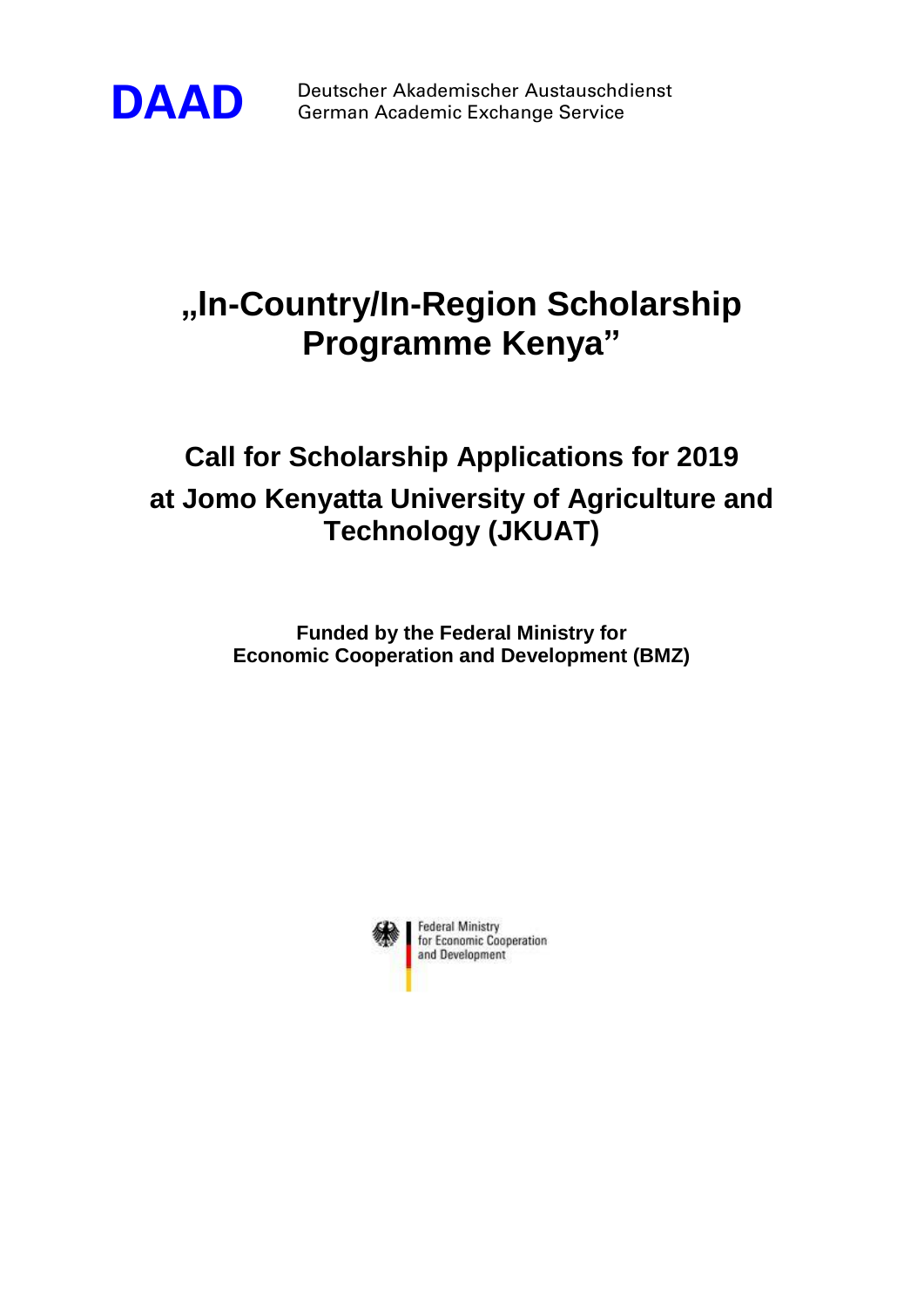

| Programme<br><b>Objectives</b>     | DAAD (German Academic Exchange Service), as a publicly funded, selfgoverning<br>organisation of the institutions of higher education in Germany, promotes<br>international academic exchange as well as educational co-operation with<br>developing countries through a variety of funding and scholarship programmes.                                                                                                                                                                                                                                                                                                                                                       |
|------------------------------------|------------------------------------------------------------------------------------------------------------------------------------------------------------------------------------------------------------------------------------------------------------------------------------------------------------------------------------------------------------------------------------------------------------------------------------------------------------------------------------------------------------------------------------------------------------------------------------------------------------------------------------------------------------------------------|
|                                    | As part of the "In-Country/In-Region Scholarship Programme" DAAD offers<br>scholarships for PhD studies. The programme is funded by the German Federal<br>Ministry of Economic Cooperation and Development (BMZ) and aims at university<br>staff in the first line, without neglecting the public sector demand of academically<br>trained personnel.                                                                                                                                                                                                                                                                                                                        |
|                                    | The target group for scholarships are graduates and postgraduates from Sub-<br>Sahara Africa with a first academic degree if applying for a Master's programme,<br>or with a Master's degree if applying for a doctoral programme who want to pursue<br>Master's or PhD courses in their home country (so called In-Country<br>scholarships) or in another Sub-Sahara African country (so called In-Region<br>scholarships).                                                                                                                                                                                                                                                 |
|                                    | It has been agreed upon that DAAD cooperates with Jomo Kenyatta University of<br>Agriculture and Technology by offering up to 6 In-Country scholarships and up<br>to 2 In-Region scholarship for PhD studies at Jomo Kenyatta University of<br>Agriculture and Technology for the intake 2019.                                                                                                                                                                                                                                                                                                                                                                               |
|                                    | The awarding of scholarships will be subject to the provision of funds.                                                                                                                                                                                                                                                                                                                                                                                                                                                                                                                                                                                                      |
| <b>Application</b><br>requirements | Applicants<br>have successfully completed a two-year university degree (doctoral<br>candidates) with above average results (upper forth of class)<br>clearly show motivation and strong commitment<br>$\bullet$<br>have thorough knowledge of the language of instruction<br>٠<br>have completed their last university degree not more than 6 years ago at<br>٠<br>the time of application<br>must be nationals or permanent resident of a Sub-Sahara African country<br>$\bullet$<br>should generally be a) staff member of a public university, b) candidate<br>٠<br>considered for teaching or research staff recruitment, c) from the public<br>sector or d) DAFI-Alumni |
|                                    | Female applicants and candidates from less privileged regions or groups are<br>especially encouraged to participate in the programme.                                                                                                                                                                                                                                                                                                                                                                                                                                                                                                                                        |
|                                    | PhD-scholarships are initially granted for one year and can be extended to a<br>maximum of three years upon receipt of an application for extension. Scholars<br>must demonstrate satisfactory progress before an extension is granted.                                                                                                                                                                                                                                                                                                                                                                                                                                      |
| <b>Eligible fields</b>             | The In-Country/In-Region Scholarship Programme supports studies in subject<br>areas with strong relevance to national development.                                                                                                                                                                                                                                                                                                                                                                                                                                                                                                                                           |
|                                    | The scholarships at Jomo Kenyatta University of Agriculture and Technology are<br>available in the following fields:                                                                                                                                                                                                                                                                                                                                                                                                                                                                                                                                                         |
|                                    | <b>PhD Mechanical Engineering</b><br><b>PhD Information Technology</b>                                                                                                                                                                                                                                                                                                                                                                                                                                                                                                                                                                                                       |
|                                    |                                                                                                                                                                                                                                                                                                                                                                                                                                                                                                                                                                                                                                                                              |

**Place of tenure Jomo Kenyatta University of Agriculture and Technology, Kenia**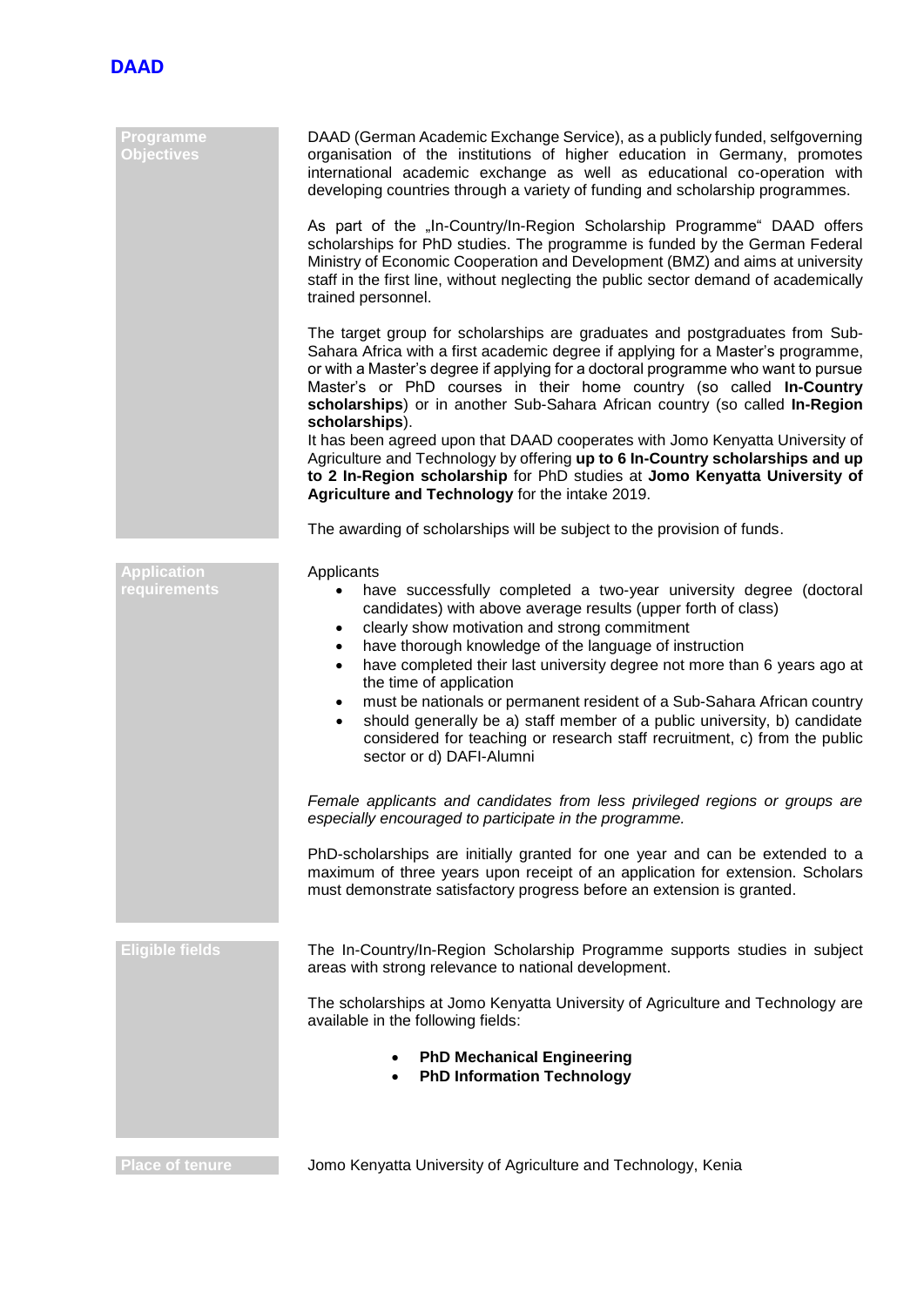

#### **Duration and Commencement**

The duration

• of the PhD programme is generally three years

# generally **starting in June (PhD in Information Technology) or September (PhD in Mechanical Engineering) 2019.**

# **The application process contains two steps.**

## First step:

Applicants must apply for their studies at Jomo Kenyatta University of Agriculture and Technology using the contacts and the method that is prescribed by the institution. Jomo Kenyatta University of Agriculture and Technology has set its own deadlines.

Jomo Kenyatta University of Agriculture and Technology will screen, pre-select (according to DAAD selection criteria) and short-list the applicants. A detailed report consisting of the shortlisting procedure, the entire list of applicants, the ranked shortlist and the shortlisting panel members will also be availed to DAAD. The ranked shortlist will contain preferably triple (at least double) the number of scholarships that have been attributed to the institution.

DAAD reserves the right of final selection.

## Second step:

Pre-selected candidates are asked to log into the DAAD portal and register themselves and submit an DAAD application.

- **1.** Register online via the DAAD-Portal (if not already registered): [https://portal.daad.de,](https://portal.daad.de/)
- 2. Apply online via the DAAD-Portal under the tab "Personal Funding"/ "Application"

Documents to be submitted:

- DAAD application form duly filled (available in the DAAD-Portal)
- Hand signed curriculum vitae (please use the european specimen form at http://europass.cedefop. Europa.eu), including a list of publications (if applicable).
- Recommendation letter by university teachers (Master 1, PhD 2)
- Letter of admission for the host university / institution / network
- Certified copies of university degree certificates including transcripts
- Letter of motivation (if applicable: mentioning the planned research stay in Germany, see "Additional benefits")
- Copy of the passport

PhD candidates have to submit the following additional documents:

- Declaration of acceptance from the academic supervisor
- Detailed and precise PhD proposal, including detailed work and time table (if applicable: mentioning the planned research stay in Germany, see "Additional benefits")
- Abstract of the proposal on one page (please include name and title of proposal

**Closing date for the submission of DAAD scholarship applications is 31.03.2019.**

**Applicaion and**